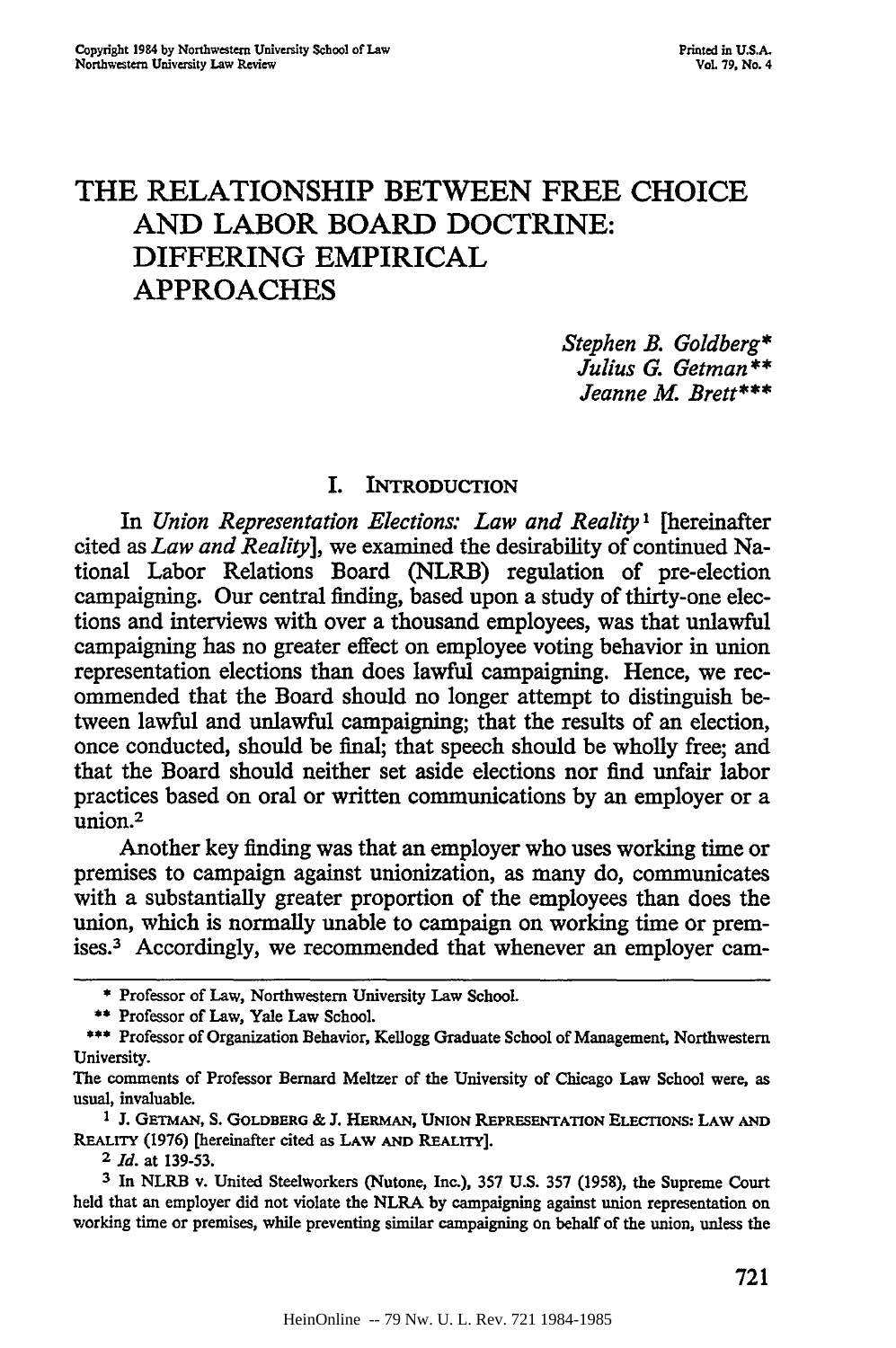paigns against union representation on working time or premises, it should be required to allow the union (or unions) the opportunity to do so.4 Finally, we recommended the use of quicker and more effective remedies than are presently available when an employer engages in retaliatory actions against union supporters, particularly during a union organizing campaign. 5 In sum, it is our view that the basic NLRA goal of protecting employee free choice can be furthered most effectively by abandoning the current scheme of government regulation of pre-election campaigning, and substituting, in its place, a free marketplace of ideas in which the government's role is limited to insuring union access to employees and providing adequate remedies when an employer seeks to punish union supporters by discharge.

Professor Paul Weiler, in his recent article, *Promises to Keep: Secur*ing Workers' Rights to Self-Organization Under the NLRA,<sup>6</sup> disputes both our finding that unlawful campaigning has no greater effect on vote than does lawful campaigning and our recommendation that Board regulation of campaigns be discontinued.7 Focusing on data which indicate that the number of employer unfair labor practices has increased in recent years, and that the frequency of union victories in representation elections has decreased, Weiler concludes that "discriminatory discharges and other forms of coercive behavior by American employers have significantly contributed to the steep decline in union success under the NLRA."<sup>8</sup> Weiler recommends that legal regulation of pre-election campaigning continue unabated, and that the effects of such campaigning be minimized by holding an election immediately upon a union's presentation of enough cards to indicate substantial employee interest.<sup>9</sup>

Thus, as we enter 1985, the fiftieth anniversary of the enactment of the National Labor Relations Act, both Weiler and we recommend significant amendments in that act to provide greater protection for employee free choice. We differ, however, on what those amendments should be. In substantial measure, that difference is a product of our differing analyses of the data reported in *Law and Reality.* In this article we set out Weiler's criticisms of our analyses of those data, as well as a reanalysis by Professor William Dickens, on which Weiler heavily relies.

*9 Id.* at 1805.

employer's campaign created an imbalance in opportunities for organizational communication. The NLRB has rarely found such an imbalance to exist. *See* LAW **AND REALITY,** *supra* note 1, at 19-20, and cases cited therein; R. GORMAN, LABOR LAW 179-94 (1976); R. WILLIAMS, P. **JANUS** & K. **HUHN,** NLRB **REGULATION OF ELECTION CONDUCT** 245-48, 286-90 (1974).

<sup>4</sup> **LAW AND REALITY,** *supra* note **1,** at **156-59.**

**<sup>5</sup>** *Id.* at 155-56.

<sup>6 96</sup> **HARv.** L. REv. 1769 **(1983)** [hereinafter cited as **Weiler,** *Promises]. See also* Weiler, *Striking a New Balance: Freedom of Contract and the Prospects for Union Representation,* 98 **HARV.** L. REv. 351 (1984).

**<sup>7</sup>** Professor Weiler does not discuss our equal access recommendation.

**<sup>8</sup>** Weiler, *Promises, supra* note 6, at 1783.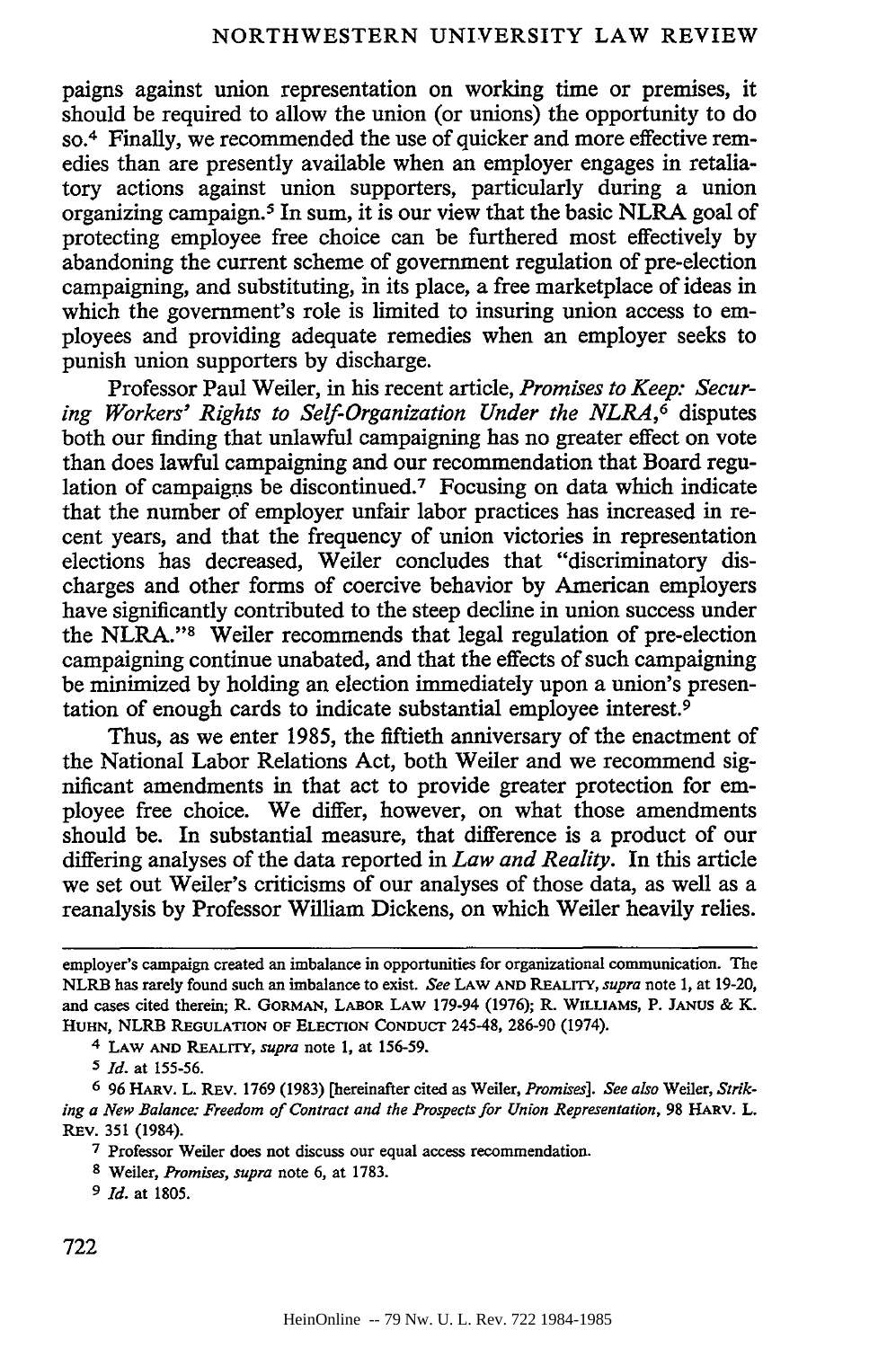We show that neither the Weiler criticisms nor the Dickens reanalysis are sound, and conclude that if employee free choice under the NLRA is to receive meaningful protection the reforms advocated in *Law and Reality* must be effectuated.

# II. WEILER'S CRITIQUE

Professor Weiler concedes that *Law and Reality* poses a major challenge to his conclusion that employer unfair labor practices have interfered with the statutory right of employees to bargain collectively, but he asserts that there exist two critical flaws in our analysis of the data collected in that study.

The first consists in the study's appraisal of the evidence of the impact of coercive campaigning **by** employers. The authors actually found that, among the surveyed workers who had indicated before the campaign either that they were undecided or that they favored the union, the percentage of votes against unionization was somewhat higher after an illegal employer campaign than after a clean one. The magnitude of this difference, however, was too small to pass a 99% test of statistical significance in such a limited sample. Thus, the authors asserted, one could not conclude with certainty that the observed relation was attributable to anything but chance.

This sort of statistical judgment is hardly sufficient for the making of legal policy. It may be legitimate for Getman and his coauthors to conclude that their own data do not demonstrate with certainty that employer coercion affects employee voting, but it is entirely unjustified to infer from that fact alone that the contrary is true. The failure to find a statistically significant connection between employer intimidation and employee votes in this limited sample neither proves that there is no such relationship nor provides a basis on which to argue that we may safely abandon efforts to protect employee choice. Legal policy must almost invariably be formulated in the absence of absolute certainty about the causes and effects of social phenomena. Given the inherent plausibility of the notion that employees will respond to threats to the jobs that are crucial to their lives, and given that the data in the Getman study indicate that it is more likely than not that such threats do affect employee votes, it is only prudent to take steps that will ensure freedom of choice in the workplace.10

Implicit in the foregoing quotation is the suggestion that the absence of a statistically significant relationship between illegal employer campaigning and employee vote, which we reported in *Law and Reality,* may be due in part to a "limited sample." To be sure, if a sample is quite small, say **fifty** or fewer, observed differences must be large before they will be statistically significant. That is because in a small sample slight differences may be due to chance. However, our finding that employer unfair labor practices did not have a significantly greater effect than did lawful campaigning was based upon sample sizes well in excess of fifty. The particular analysis to which Weiler refers in the foregoing quotation

**<sup>10</sup>***Id.* at **1783-84** (footnotes **omitted).**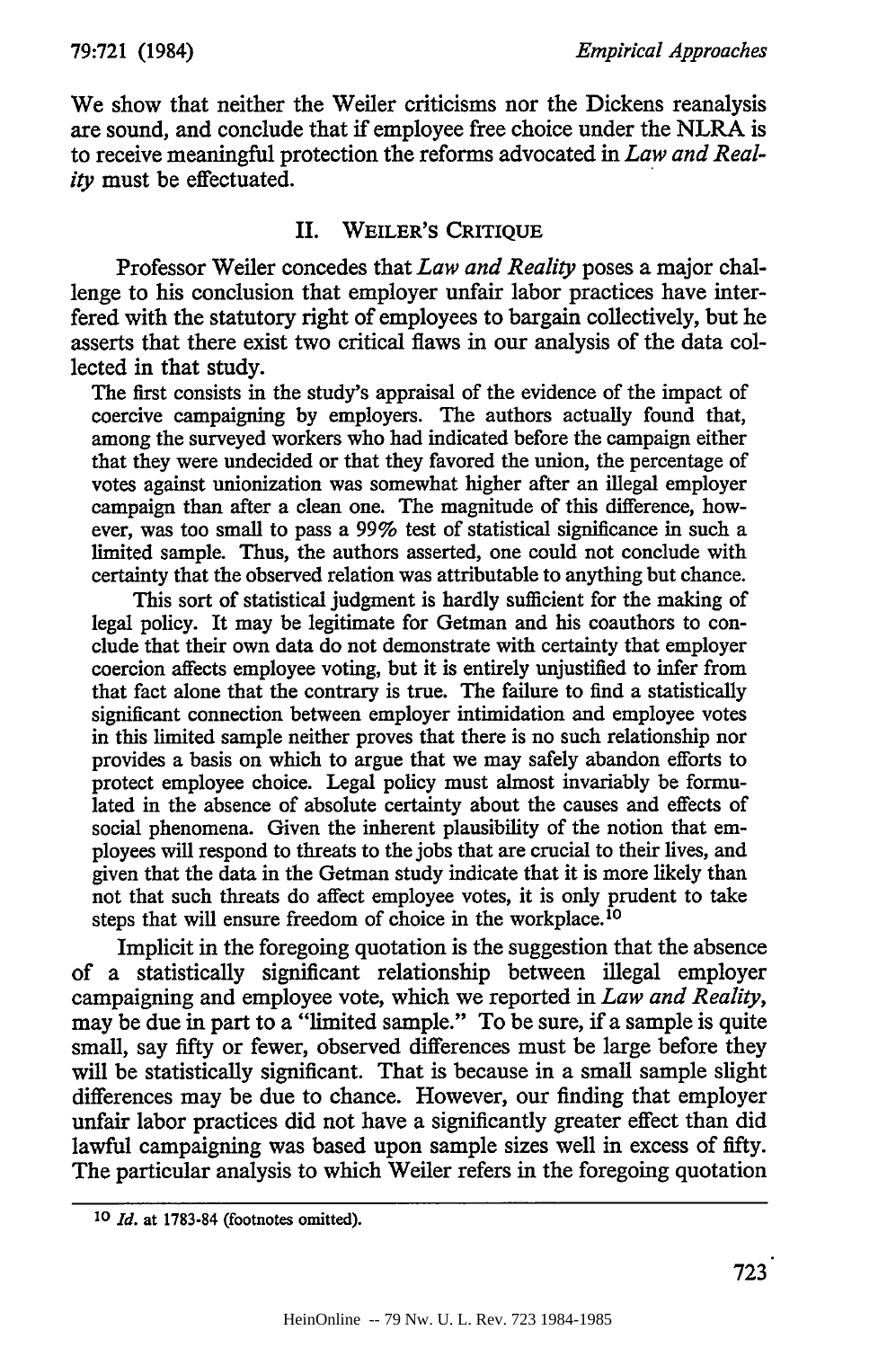was based upon data collected regarding 489 employees who were classified as potential union voters because they had signed a union authorization card; 444 employees who had been predicted to vote union based on their attitudes; 485 employees who stated that their intent was to vote union; and 63 employees who stated that they were undecided how to vote.<sup>11</sup> In samples of this size, even comparatively small numerical differences tend to have statistical significance.<sup>12</sup> Thus, the absence of a statistically significant relationship between unlawful campaigning and vote in our sample is no mere artifact of a limited sample size; it rests solidly upon the observed behavior of hundreds of potential union voters in both lawful and unlawful election campaigns.<sup>13</sup>

Also implicit in the quoted language from Weiler's article is the suggestion that our conclusions concerning the effect of unlawful campaigning are based solely on the absence of a statistically significant relationship between such campaigning and vote. Nothing could be further from the truth. In fact, our conclusions and recommendations are the result of a wide variety of analyses, the combined effect of which is to demonstrate that unlawful campaigning has no greater effect upon vote than does lawful campaigning.

For example, employees in each election were asked why they had voted for or against union representation. Of 452 employees who voted against unionization, fewer than one percent gave reasons for doing so that related to unlawful employer campaign tactics; **' <sup>4</sup>**those few were evenly distributed among lawful and unlawful elections.<sup>15</sup> It is possible that employees who voted against the union because of fear caused by unlawful campaign tactics were reluctant to admit this fear either to themselves or to our interviewers. Yet, if such reluctance exists, it should not have deterred those employees from projecting their fears onto other employees and reporting that the latter had voted against the union because of unlawful campaign tactics. Those who gave reasons

*14 Id.* at 98 (Table 4-14).

*15* Id. at 115.

**<sup>11</sup> LAW AND REALITY,** *supra* note **1, at** 114-15, **132, 162, 165.** while many of the same employees were identified as potential union voters by each method, we examined the effect of unlawful campaigning on each of the four groups separately.

**<sup>12</sup>** In general, as sample size increases, the distribution of a sample statistic around the population parameter decreases. The rapidity of this decrease depends upon the particular statistic, but the distributions of bivariate statistics tend to decrease rather rapidly, and a sample size in excess of **100** is considered to be large. *See* M. Fisz, **PROBABILITY THEORY AND MATHEMATICAL STATISTICS** 367-68 (1963).

**<sup>13</sup>**Of the 31 elections we studied, the employer was found to have engaged in unlawful campaigning in 22. In the other 9 elections, all employer campaigning was lawful. **LAW AND** RE-ALITY, *supra* note **1,** at 111-13. **If** unfair labor practices charges were decided by the Board, the Board's decision was used to determine the legality of the campaign. If no charges were filed, or if the Board did not rule on those charges, a determination as to whether unfair labor practices had been committed, and, if so, the appropriate remedy, was made by an experienced NLRB judge, acting in an unofficial capacity. *Id.* at 44-45.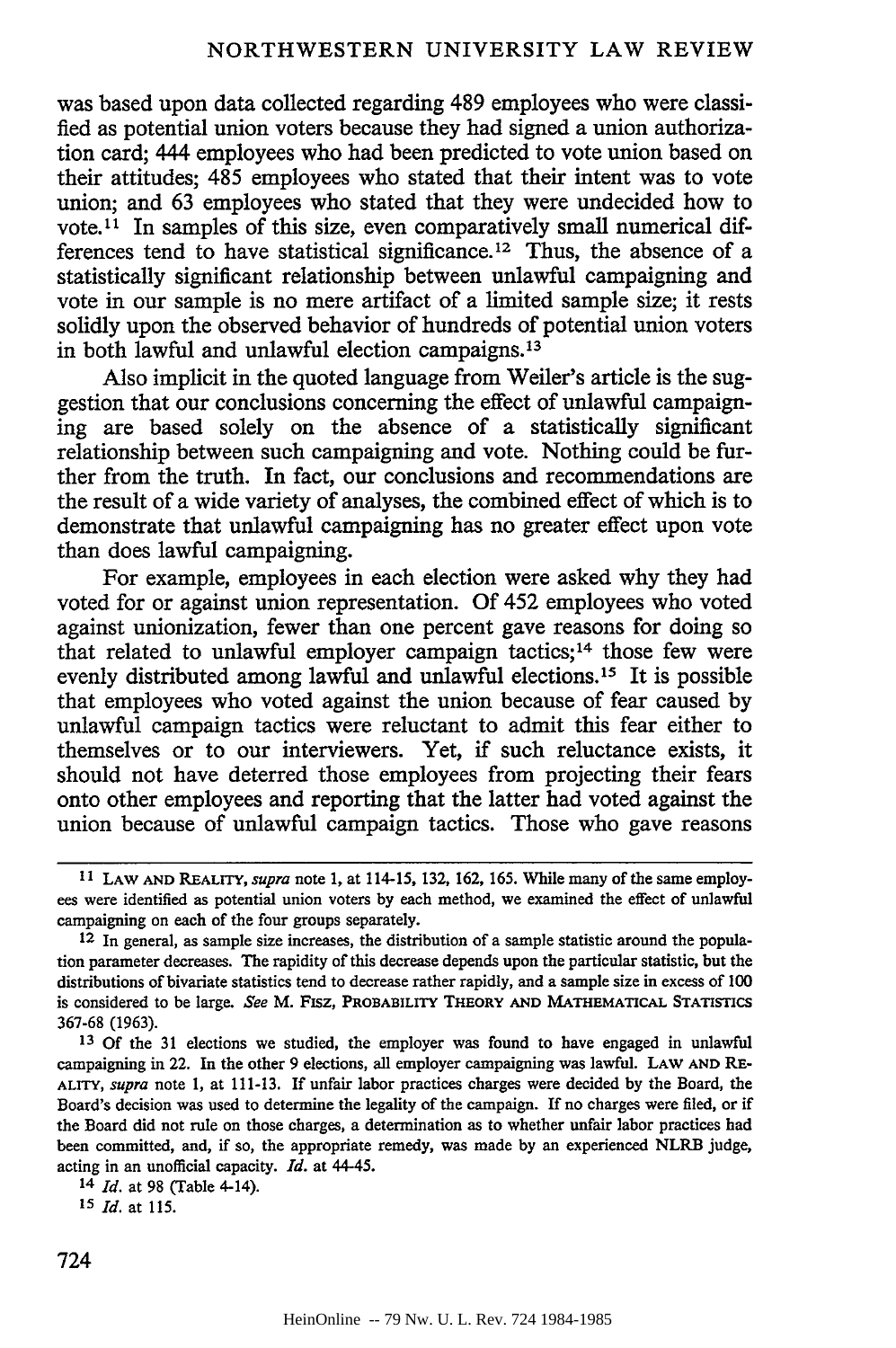other than unlawful campaigning for their own vote did not, however, attribute the antiunion votes of others to unlawful campaign tactics. <sup>16</sup>

The conclusion that unlawful campaigning has a greater effect than lawful campaigning was disproven not only by the direct evidence of employee voting behavior and the reasons given by employees for that behavior, but also by the indirect evidence of employee perceptions. Employee reports of unlawful employer campaigning were no more frequent in elections in which such campaigning occurred than elections in which it did not.<sup>17</sup> Furthermore, potential union voters who switched to vote against the union were no more likely to perceive unlawful campaigning on the part of the employer than were potential union voters who remained loyal to the union. 18 Altogether, these results suggest that unlawful campaigning did not significantly affect employee vote.

Professor Weiler asserts that the second flaw in our analysis is that we focussed on individual voting behavior rather than on election outcome. 19 We did, however, analyze the relationship between unlawful campaigning and election outcome, with results that were wholly consistent with our individual voter analysis. Thus, we predicted the outcome of each election using information available to us prior to the campaign-how employees intended to vote and what their attitudes were towards unions and their employer. If unlawful campaigning coerces employees into voting against union representation, a precampaign prediction that the union will win should frequently be wrong when the employer campaign is unlawful. In fact, there were eight elections in which the precampaign voting intention of the employees predicted a union victory. The union won seven of those elections, even though unlawful employer campaigning took place in four of them. To be sure, one of the elections marked by unlawful campaigning was lost by the union, but that single instance hardly demonstrates the impact of unlawful campaigning. Indeed, the union won one election that we not only predicted it would lose, but that contained unlawful employer campaigning.20 These data provide additional support for the conclusion that

*18 Id.* at 120-24.

**19** Weiler, *Promises, supra* note 6, at 1784-85.

20 *See* **LAW AND REALTy,** *supra* note 1, at 64, 112-14 (Tables 5-1, 5-2), 213 (Appendix F). Precampaign intent predicted a union victory in elections 1, 3, 9, 11, 19, 20, 21 and 25. The union won all of these elections except 25. The union also won election 33, in which precampaign intent predicted a company victory. Employer unfair labor practices occurred in elections 1, 11, 21, 25 and 33.

**<sup>16</sup>** *Id.* at 116.

**<sup>17</sup>** *Id.* at 116-20. Employee reports of unlawful employer campaigning were elicited by asking employees whether the employer had taken or threatened harmful action against union supporters, and whether the employer had given or promised benefits to employees to get them to vote against the union. If an employee answered either question affirmatively, that employee was asked what the employer had said or done. *Id.* at 182-83. In addition, the answers to all questions were examined to determine if an employee perceived the employer to have utilized unlawful campaign tactics.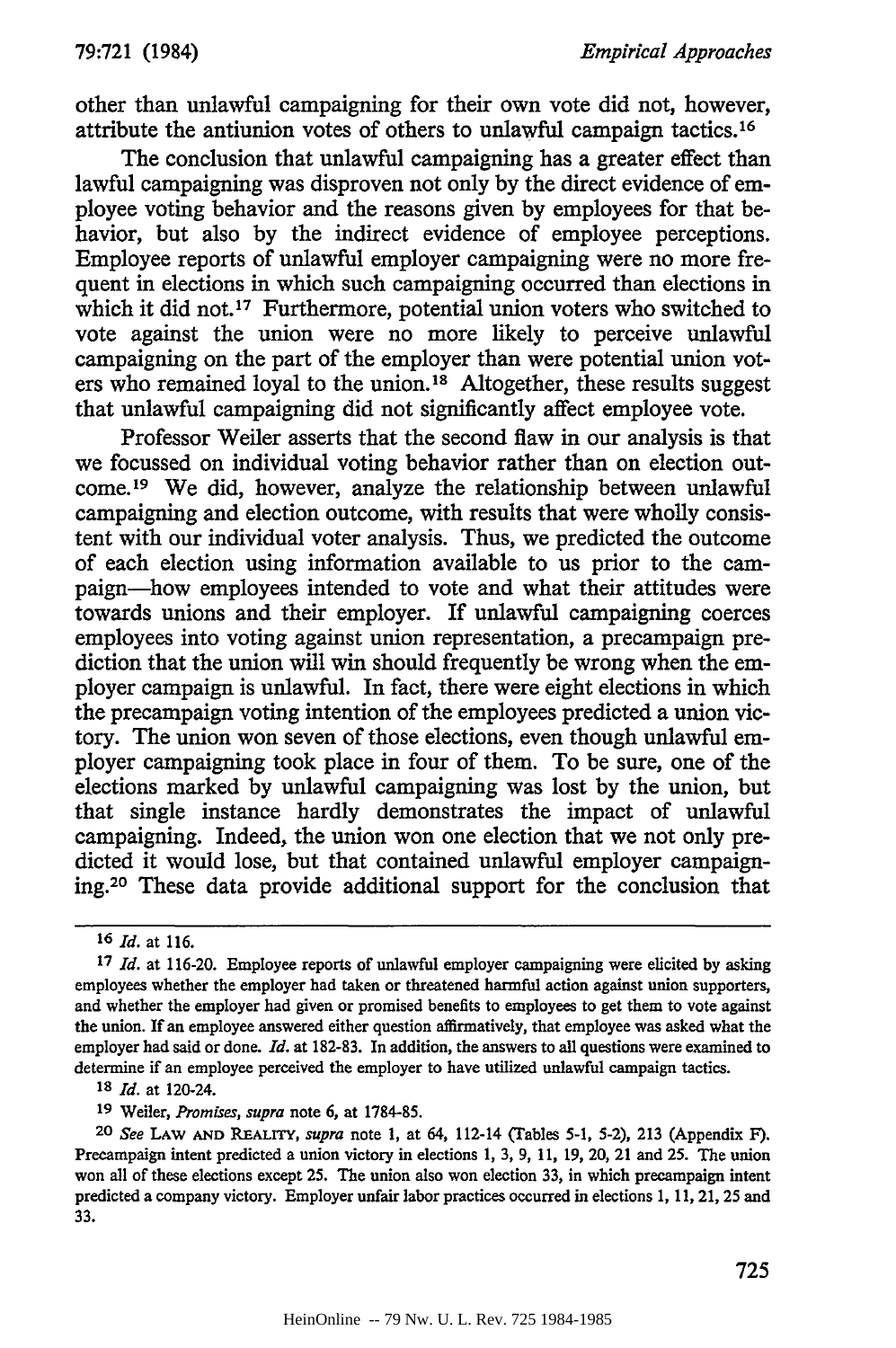election outcomes are unlikely to be affected by unlawful campaigning.

Other election-level data demonstrate the costs of Board regulation in terms of its frequent overriding of employee free choice, the very interest on which the proponents of Board regulation rely to support its continuation. Of the twenty-three elections lost by the union, the Board found unlawful campaigning to have taken place in thirteen, issuing bargaining orders in seven and rerunning six. Our precampaign analysis of intent, however, predicted that the union would lose all thirteen of those elections wholly without regard to the content of the employer campaign.21 Thus, even if Board regulation may have saved the union from a defeat in one election in which pre-campaign intent forecasted a union victory, it did so at the cost of rerunning six elections and installing the union as the bargaining representative of the employees in seven elections-in all of which a majority of the employees indicated both before the campaign and at the ballot box that they did not wish union representation. Weighing the costs of Board regulation in those thirteen elections-the overriding of employee free choice in seven elections and the delaying of that free choice in six elections-against the assumed benefit of protecting employee free choice in one election, it is clear to us that the costs far exceeded the gains. In sum, Professor Weiler to the contrary notwithstanding, *Law and Reality* does focus on election outcomes, and that analysis strengthens, rather than weakens, the conclusions we reached upon our analysis of individual voting behavior.

#### III. THE DICKENS **REANALYSIS**

Professor Weiler's attack on the findings reported in *Law and Reality* rests heavily upon a reanalysis of our data by Professor William Dickens. 22 According to Dickens, his reanalysis shows that a person voting in an election in which illegal speech or illegal actions occurred is two percent less likely to vote for the union than is a person voting in an election in which neither of those activities took place. Dickens concedes, however, that these results are not significant.<sup>23</sup> He also concedes that "point" estimates do not tell the whole story. Standard errors give us information on how sure we can be of the magnitude of certain effects. The probability that the effect of illegal speech or of illegal actions is to reduce the probability of the average person voting union by more than one percent is 57 percent."<sup>24</sup> Stated otherwise, the likelihood that illegal speech

**<sup>21</sup>** *Id.*

<sup>22</sup> *See* W. Dickens, Union Representation Elections: Campaign and Vote (Oct. 1980) (unpublished Ph.D. dissertation, Department of Economics, Massachusetts Institute of Technology) [hereinafter cited as Dickens thesis]. An edited version has been published as Dickens, *The Effects of Company Campaigns on Certification Elections* Law and Reality *Once Again,* 36 **INDUS.** & **LAB.** REL. REv. 560 (1983) [hereinafter cited as Dickens, *Company Campaigns].*

**<sup>23</sup>** Dickens thesis, *supra* note 22, at 90.

<sup>24</sup> *Id.*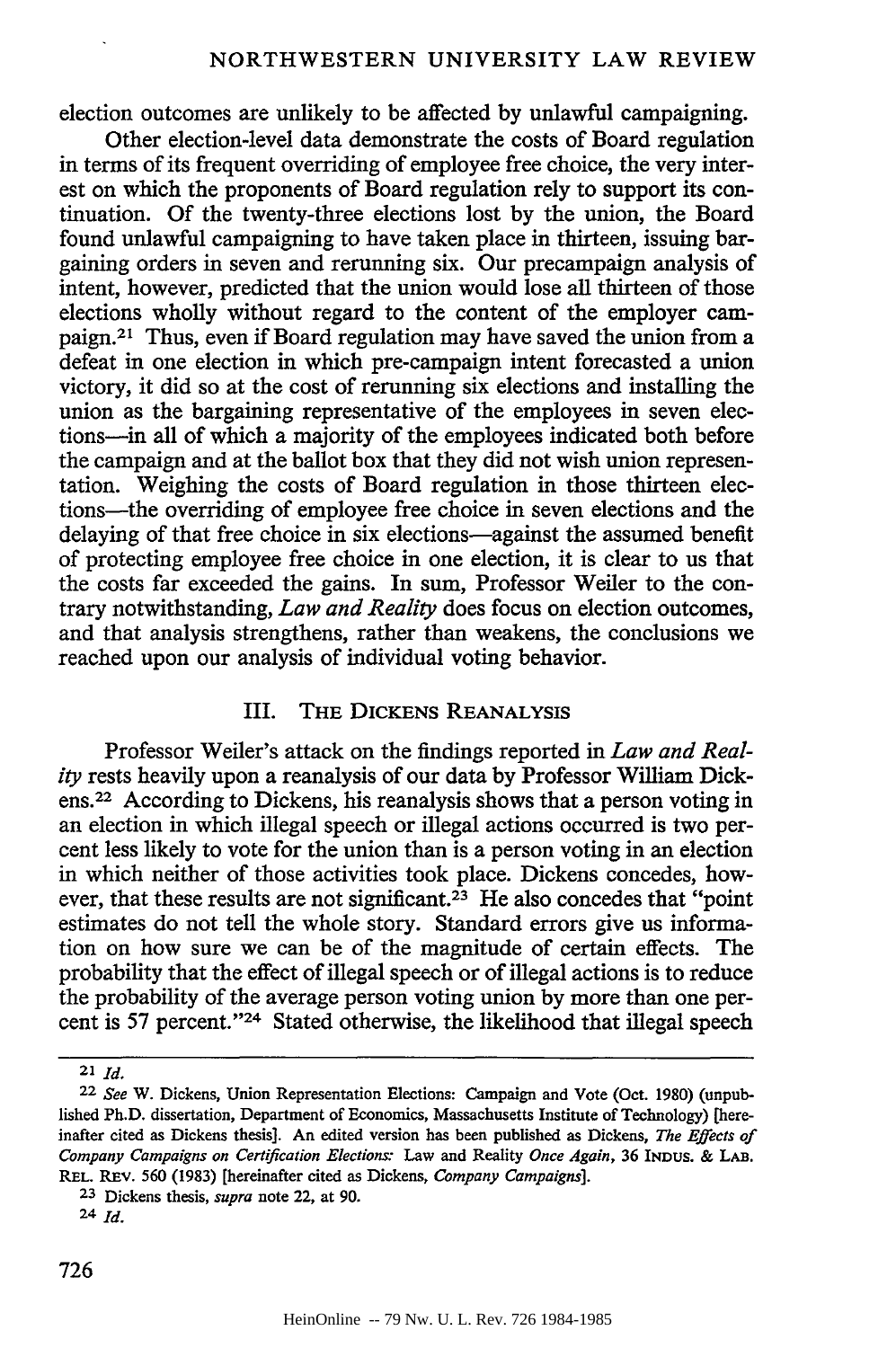or actions will cause a one percent change in voting behavior is, according to Dickens, about fifty-fifty. Furthermore, Dickens admits that "[w]e cannot be very sure of the magnitude of these effects. They could be quite large or quite small, and *they could even have the opposite sign.*"<sup>25</sup>

Professor Dickens next creates an additional category of unlawful campaigning that he calls "threats or actions against pro-union employees." This category has no legal significance, however, since the Board does not, and never has, attempted to distinguish between threats or acts of reprisal, or promises or grants of benefit, on the basis of whether they were directed against all employees or solely at pro-union employees. Furthermore, Dickens excludes from the category of threats or actions against pro-union employees the unlawful interrogation of employees regarding their union activities and the surveillance of employees' union activities. An implied threat of reprisal for participating in union activities, however, lies at the heart of Board proscription of both interrogation and surveillance.<sup>26</sup> Since that threat will normally be directed against pro-union employees, it makes little sense to exclude interrogation and surveillance from the category of threats or actions against pro-union employees.<sup>27</sup> Furthermore, interrogation or surveillance took place in many more than the five elections that Dickens categorizes as marked by threats or actions against pro-union employees.<sup>28</sup> Hence, one must be skeptical of any conclusions concerning the effect of conduct characterized by Dickens as threats or actions against pro-union employees.

It is, however, only this self-created category of unlawful activity that Dickens finds to have had a significant effect on vote. Thus, he states that an employee voting in any of the five elections in which he found this category of unlawful practice to have occurred was 15 percent less likely to vote union than an employee in an election in which this conduct did not occur.<sup>29</sup> As noted, this is a significant difference, and its significance is reflected in the tighter confidence interval around the point estimate. "The probability that the effect of actions or threats against the union is greater than a one percent reduction in the probability of an average individual voting union is 98 percent."<sup>30</sup> Combining the three

**27** For essentially the same reasons, it makes little sense **for** Dickens to categorize interrogation as illegal action, rather than illegal speech. *See* Dickens thesis, *supra* note 22, at **71.**

**30** *id.* **at 90-91.**

**<sup>25</sup>** Dickens, *Company Campaigns, supra* note 22, at 569-70 (emphasis supplied). For the benefit of those not familiar with the implications of non-significant statistical results, the meaning of the last sentence is that, as far as Professor Dickens' analysis shows, illegal speech and action are equally likely to increase, decrease, or have no effect upon the probability of the average worker's voting union.

**<sup>26</sup>** *See* **LAW AND REALITY,** *supra* note **1,** at **9-11** and cases cited therein; R. GORMAN, *supra* note **3,** at **172-73; R.** WILLIAMS, **P.** JANus **&** K. **HUHN,** *supra* note **3,** at **168, 176, 189.**

**<sup>28</sup> LAW AND REALITY,** *supra* note **1, at** 112-14 (Interrogation **or surveillance** occurred in **fifteen elections.).**

**<sup>29</sup>** Dickens **thesis,** *supra* **note 22, at 90.**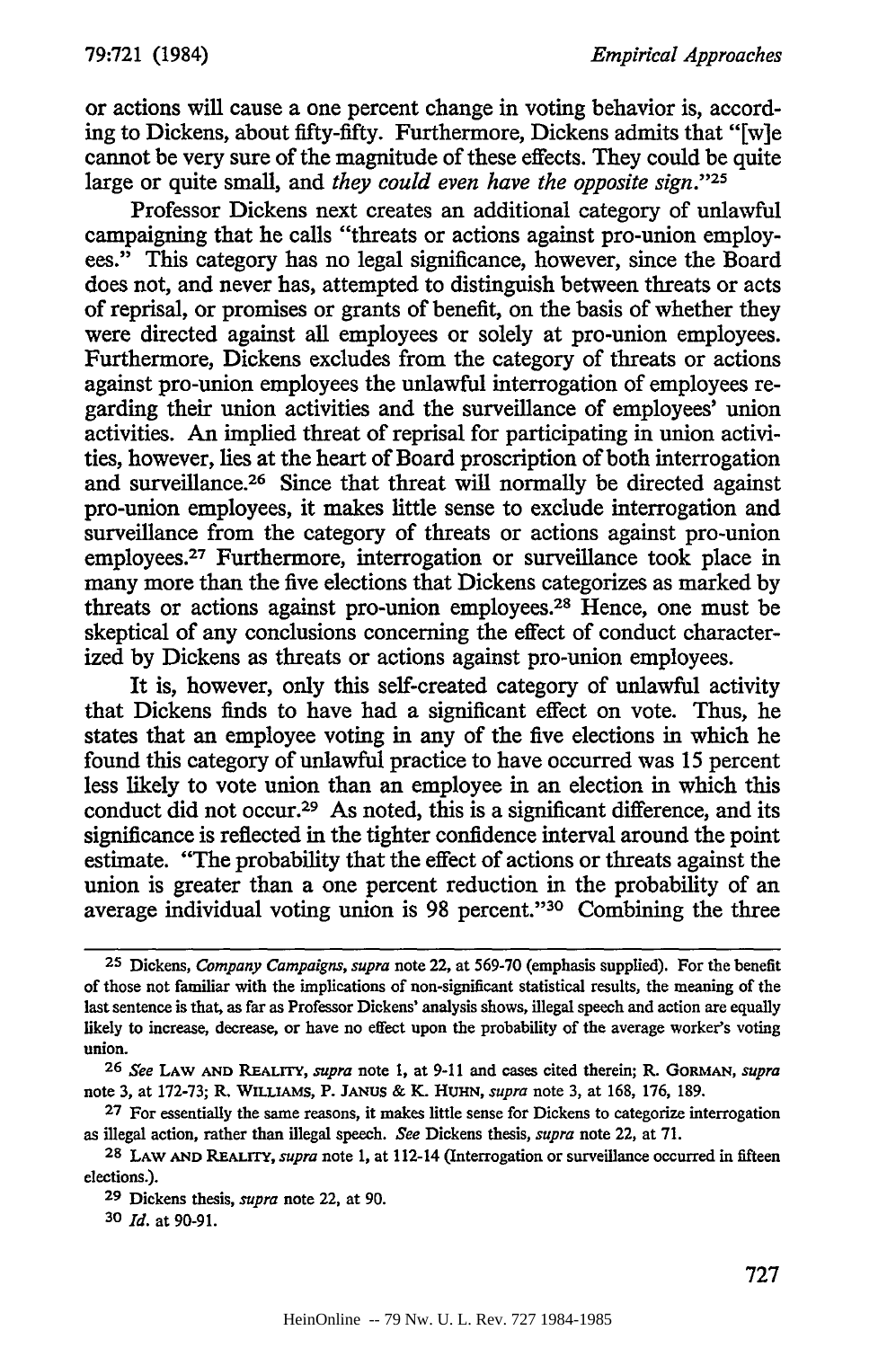categories of illegal speech, illegal actions, and illegal threats or actions against pro-union employees, Dickens finds an estimated coefficient value of -. 177 for the commission of illegal practices, which, he states, roughly corresponds to a 4 percent decrease in the probability of the average worker voting union.<sup>31</sup> This statistically significant combined effect at the **1%** level is, however, due to the inclusion of Dickens' self-created category of threats and actions against pro-union employees. Furthermore, Dickens' Table VII.3,<sup>32</sup> reproduced below, shows that while there is a 93 percent probability that all violations, taken together, will reduce the likelihood of a pro-union vote by more than 1 percent, the probability of a reduction of more than 5 percent is only 40 percent, or less than 50- *50.*

### **TABLE VII.3**

#### AGGREGATE EFFECTS OF THE AVERAGE CAMPAIGN

| Specification: <sup>33</sup> | Coefficient<br>(s.e. in paren)                           | Probability that effect is to<br>reduce likelihood of union vote<br>by: |             |                               |               |  |  |  |
|------------------------------|----------------------------------------------------------|-------------------------------------------------------------------------|-------------|-------------------------------|---------------|--|--|--|
|                              |                                                          |                                                                         |             | $>1\%$ $>5\%$ $>10\%$ $>20\%$ |               |  |  |  |
| N.L.R.B. Remedy              |                                                          |                                                                         |             |                               |               |  |  |  |
| <b>Effect of Violations</b>  | $-.155*$<br>(.089)                                       | 90%                                                                     | $30\%$      | ${<}1\%$                      | $\langle 1\%$ |  |  |  |
| Effect of Legal Campaign     | $-.385*$<br>(.229)                                       | 93%                                                                     | 79% -       | 48%                           | $3\%$         |  |  |  |
| Effect of Total Campaign     | $-.540**$<br>(.224)                                      | 98%                                                                     | 93 <i>%</i> | 73%                           | 12%           |  |  |  |
| Specific Violations          |                                                          |                                                                         |             |                               |               |  |  |  |
| <b>Effects of Violations</b> | $-.177*$<br>(.092)                                       | 93%                                                                     | 40%         | $\langle 1\%$                 | ${<}1\%$      |  |  |  |
| Effect of Legal Campaign     | $-.473**$<br>(.197)                                      | 98%                                                                     | 91%         | 64%                           | 4%            |  |  |  |
| Effect of Total Campaign     | $-.650***$<br>(.181)                                     | 99%                                                                     | 99%         | 91%                           | <b>20%</b>    |  |  |  |
|                              | <b>Statistical Significance:</b><br>$* = .05$ (one tail) |                                                                         |             |                               |               |  |  |  |
|                              |                                                          |                                                                         |             |                               |               |  |  |  |
|                              | $*** = .01$ (one tail)                                   |                                                                         |             |                               |               |  |  |  |
| *** = .001 (one tail)        |                                                          |                                                                         |             |                               |               |  |  |  |

**31** *Id.* at **92.** Dickens is estimating a model to determine how much each of a number of factors, such as illegal practices, contributes to the prediction of vote. The estimated coefficient value results from the application of the model to the data.

**32** *Id.* at **99.**

**33 By** "specification," Dickens refers to one of two means **by** which to measure the effects of illegal practices. The "N.L.R.B. Remedy" specification seeks to analyze the effect of various factors in elections in which the NLRB remedy for illegal practices was a bargaining order as compared to elections in which the remedy was a cease and desist order or a rerun election. The "Specific Violations" specification seeks to compare elections in which illegal speech, illegal actions, or threats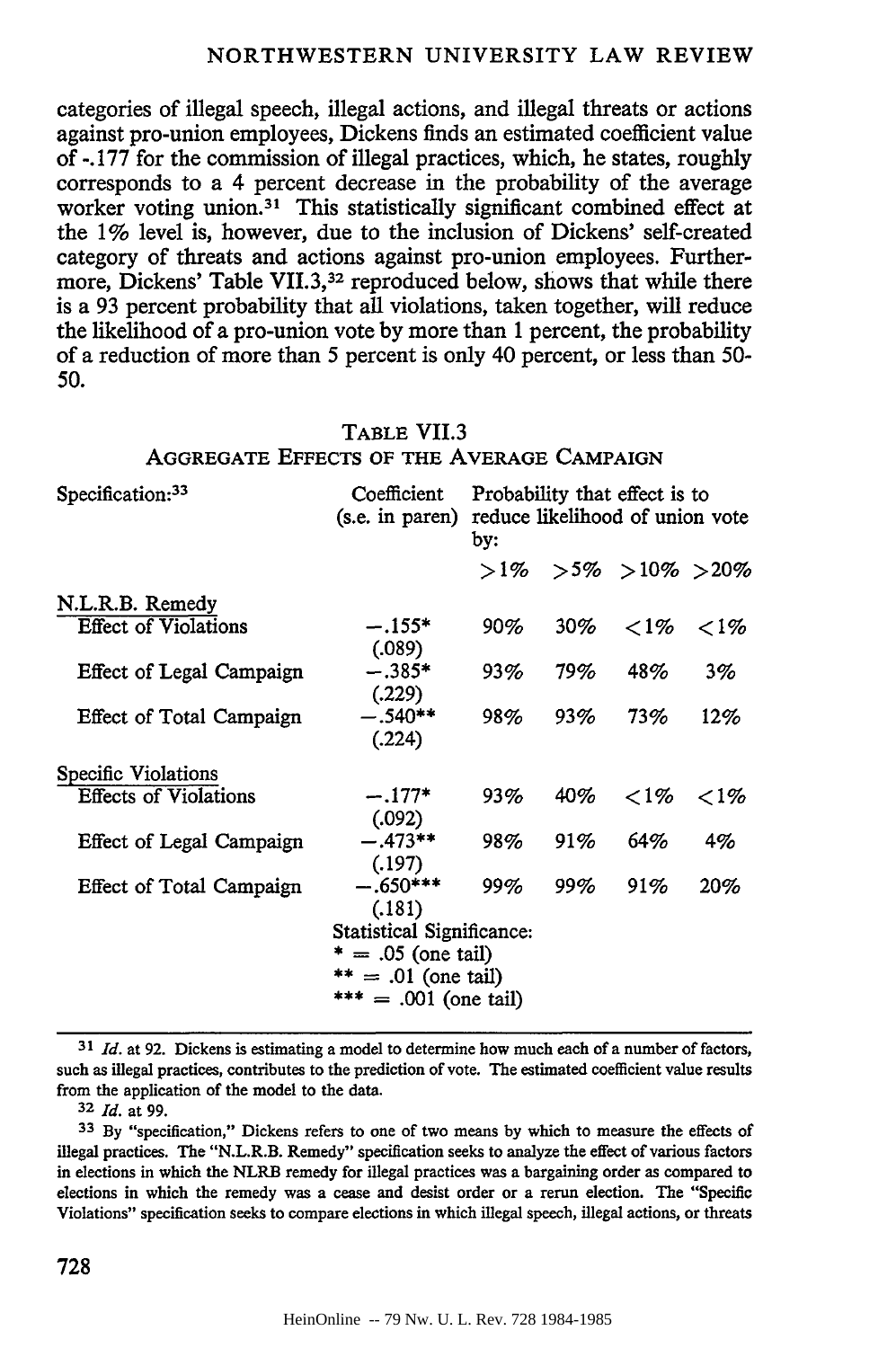In sum, Dickens is able to find an effect of illegal campaigning of which he is confident only **by** creating a category of unfair labor practices that has no independent legal significance-threats or actions against pro-union employees. The Board, however, does not limit its proscriptions to this type of speech or conduct. To the contrary, the Board will equally set aside an election or issue a bargaining order in an election characterized **by** threats or acts against *all* employees. Thus, the argument for continued Board regulation, to the extent that it rests upon this aspect of Dickens' reanalysis, is that the Board should be free to overturn *all* elections characterized **by** unlawful campaigning because the outcome of a few *might* have been affected **by** employer conduct. Overturning the results of elections not affected **by** employer conduct itself interferes with employee free choice, however. Furthermore, Dickens concedes that most of the elections which the Board sets aside are characterized **by** employer conduct that, as far as he can tell, does not interfere with employee free choice. Hence, the Dickens reanalysis provides no basis for retaining the existing scheme of Board regulation.<sup>34</sup>

Professor Weiler states, relying on Dickens' Table VII.3, that "when both legal and illegal practices were taken into account, it was more than

of actions against union supporters took place as compared to elections in which none of this conduct took place. *See* Dickens thesis, *supra* note 22, at 70-72 (footnote added).

34 Empirical researchers may wish to discount Dickens' results on more technical grounds. Dickens fails to include any variables dealing with the union campaign in his model. His lengthy justification of this decision argues that such company campaign decisions as "holding a certain number of meetings, sending a series of letters to workers' homes, or running a clean or illegal campaign are made, for the most part, before the campaign begins," Dickens, *Company Campaigns, supra* note 22, at 564, and that "the union campaign is endogenous, and the level of union campaign activity cannot be included in an analysis of the effects of company campaigns without biasing the results." *Id.* This assumption is contrary to what we know about union and company campaigning. It thus violates accepted standards for inclusion of variables in causal models. Standards for including variables in causal analysis dictate that relevant causes (e.g., union campaign activities) may be left out of a causal model when they are either uncorrelated with other relevant causes in the model (e.g., company campaign activities) or are perfectly correlated with another relevant cause or linear combination thereof. *See L. JAMES*, S. MULAIK AND J. BRETT, CAUSAL ANALYSIS (1982).

To check our assumption, we constructed a disaggregated data file based on the 1068 voters in the elections we and Dickens studied. This data file contained vote, the company campaign data used by Dickens (supplied by us), the number of early company meetings and letters, the number of late company meetings and letters, the percent of workers talked to by superiors, the illegal campaign categories developed by Dickens (illegal speech, illegal activities, threats and acts against union supporters), bargaining orders and other remedies, the number of early and late union letters and union meetings *and* union campaign data (supplied to Dickens but not used by him). The question from a model specification point of view is whether any of the union campaign variables correlate significantly with vote and with any of the company campaign variables. They do. Late union meetings correlate significantly with vote (r=.12; p  $\lt$  .001), and at p  $\lt$  .01 with *all* the company campaign activities, and with all the illegal campaign indices except illegal activities. Since union and company campaign activity are correlated, Dickens has built a bias into all the coefficients of his results by leaving out indicators of the union campaign. Thus, the coefficients indicating the effects of the company campaign and of illegal behavior are either overestimates or underestimates of the true coefficients.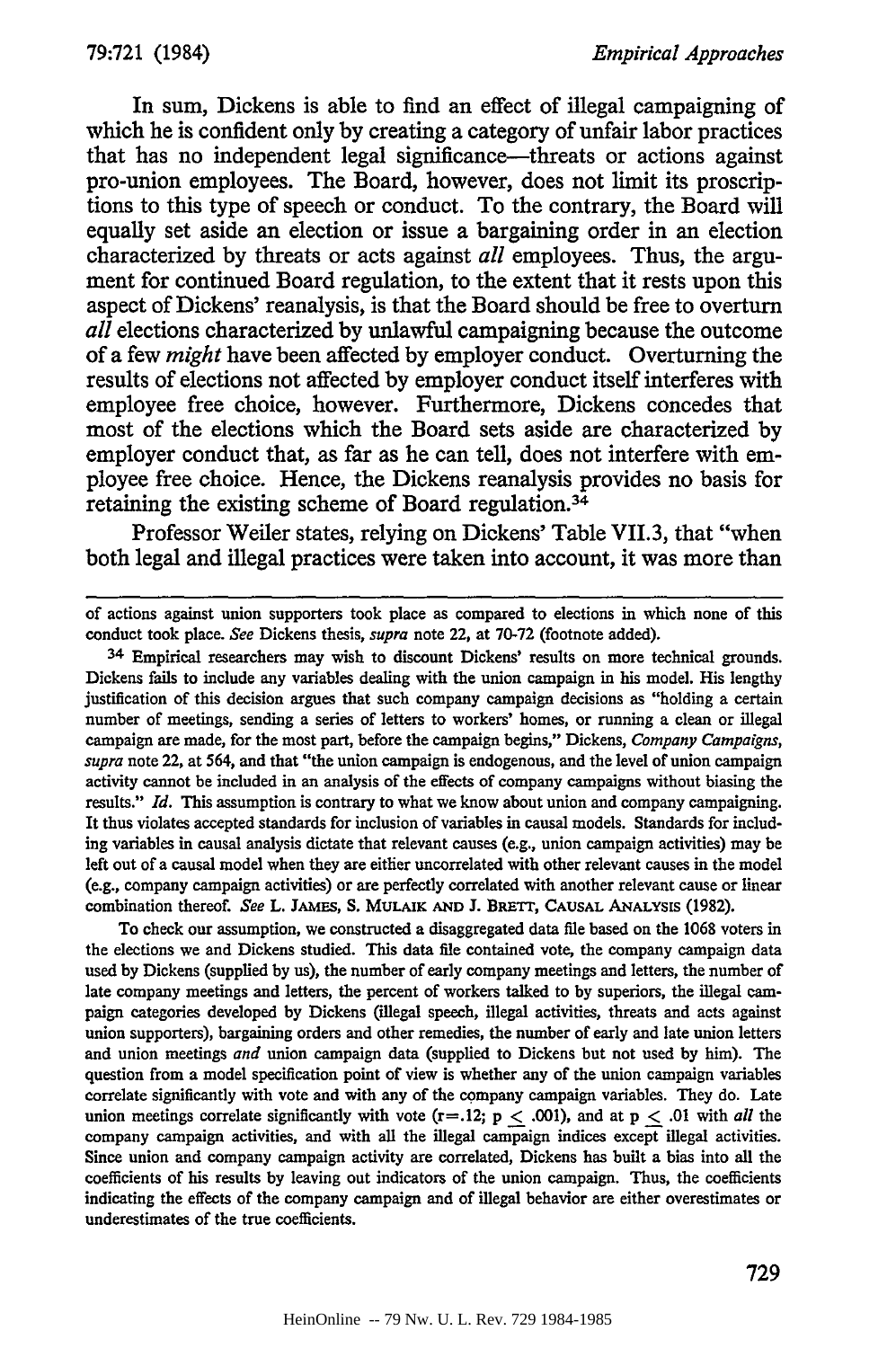99 percent certain that the typical employer campaign reduced by at least 5% the probability that the average worker would vote for unionization, and it was more than 90% certain that the campaign reduced that probability by at least **10%."<sup>35</sup>**When Dickens refers to the "legal campaign," however, he does not distinguish legal from illegal campaigning, that is, those speeches protected by section 8(c) from those violating section 8(a)(1). Rather, Dickens categorizes campaign activities in a wholly different fashion, without regard to their legality or illegality. In this categorization, the "legal" campaign consists of written communications, meetings, and supervisors' activities analyzed in terms of when and how frequently they take place, not in terms of their legality or illegality.36 This, then, is a measure of the volume of the employer's campaign, not its legality. Some of the employer's letters and meetings undoubtedly contained illegal speech, but that fact is irrelevant for purposes of this measure. Because the two measures are based on different criteria, Dickens' efforts to aggregate them, relied upon by Weiler, are unsound. In this context, adding the effect of violations and the effect of the legal campaign is like adding the weight of an object to its height; it produces a figure, but that figure is meaningless.

It is possible, however, to compare the results obtained by measuring the effect of the employer's campaign in terms of its illegality with the results obtained by measuring that campaign in terms of its level of activity without regard to legality. Table VII.3 permits such a comparison, and the results are intriguing. The probability that the effect of unlawful campaigning is to reduce the likelihood of a union vote by more than a specified percentage tails off sharply as one moves away from 1 percent. The likelihood of greater than a 5 percent reduction as a result of unlawful activity is 40 percent, and the likelihood of greater than a 10 percent reduction is less than 1 percent. The likelihood that a high volume of employer campaign activity will reduce the likelihood of a union vote is greater, with a 91 percent probability of more than a 5 percent reduction, and a 64 percent probability of more than a 10 percent reduction. Thus, even if Dickens' reanalysis is accepted, it provides no support whatsoever for continued Board regulation, as there is little sense in incurring the costs of such regulation in order to have the Board ferret out illegal tactics that, by Dickens' calculation, matter far less than the volume and timing of employer campaigning, matters over which the Board has no control whatsoever.37

**<sup>35</sup>** Weiler, *Promises, supra* note **6,** at **1784.**

**<sup>36</sup>** Dickens, *Company Campaigns, supra* note 22, at **566.**

**<sup>37</sup>** In LAW **AND** REALrrY, *supra* note **1,** at **107-08,** we suggested that the fact that the employer conducted a campaign, without regard to the specific content of that campaign, or its legality, might have an effect on employee voting behavior. That suggestion is wholly consistent with Dickens' conclusion that the volume and timing of the employer campaign matter more than its legality or illegality.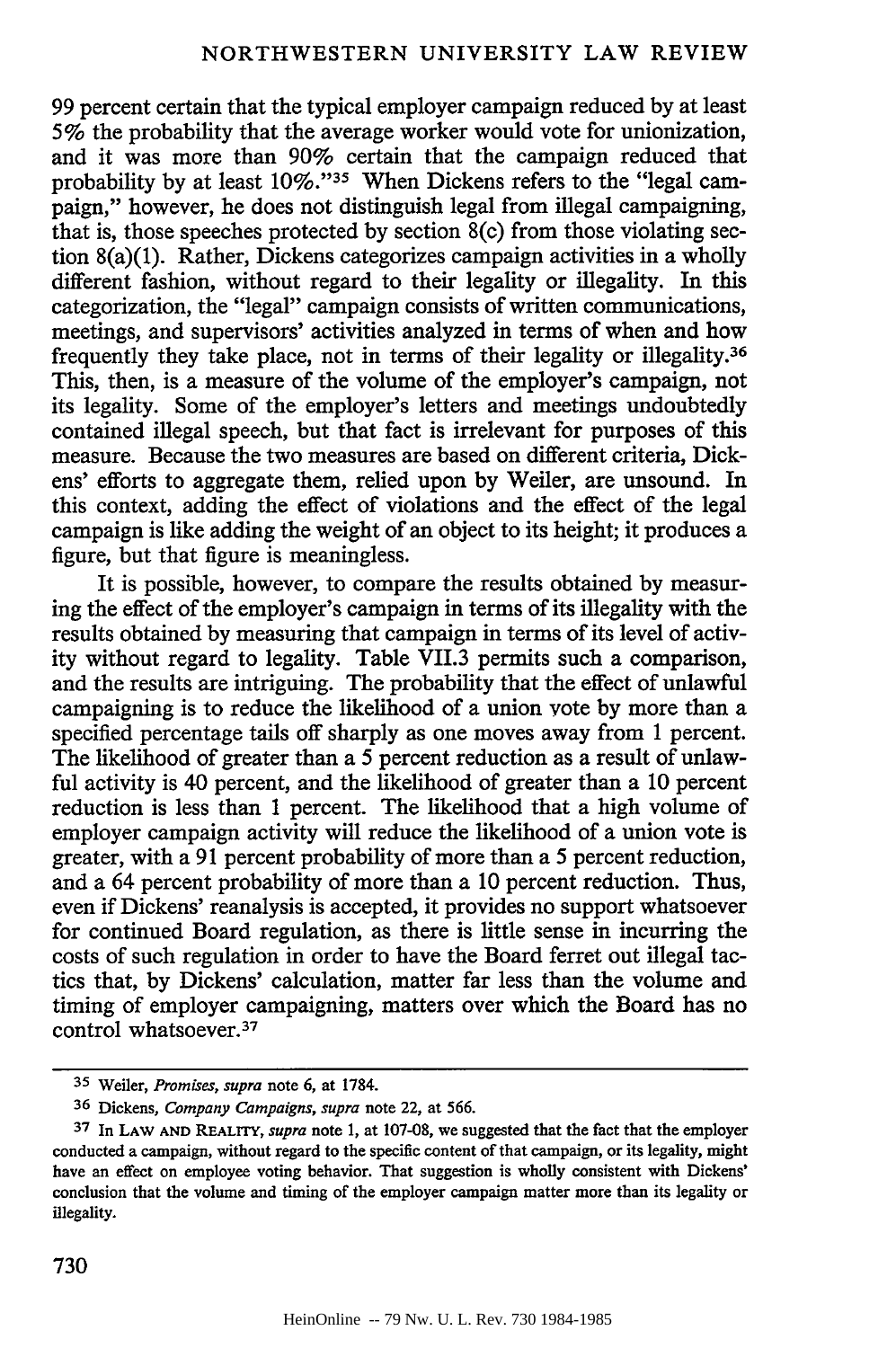Professor Weiler next relies on Dickens' computer simulation of elections, reproduced below, to argue that "the raw data that Getman and his coauthors so carefully gathered point to precisely the opposite conclusion from the one they drew."38

## **TABLE** VIII.239 **SIMULATED EFFECTS OF CAMPAIGNS ON** ELECTION **OUTCOMES** IN **PERCENTAGES OF** 3,100 SIMULATED **ELECTIONS WON BY THE UNION**

| TYPE OF CAMPAIGN               |                 |                                                                  |                                                            |                                                 |                                                            |                                                           |                                                  |  |  |  |
|--------------------------------|-----------------|------------------------------------------------------------------|------------------------------------------------------------|-------------------------------------------------|------------------------------------------------------------|-----------------------------------------------------------|--------------------------------------------------|--|--|--|
| Specification: Actual          | (1)<br>Campaign | (2)<br>All<br><b>Violations</b><br>Committed<br>in every<br>case | (3)<br>No<br><b>Violations</b><br>Committed<br>in any case | (4)<br>No<br>Company<br>Campaign<br>in any case | (5)<br>Intense<br>Company<br>Campaign<br>in every<br>case* | (6)<br>Intense<br>Legal<br>Campaign<br>in every<br>case** | の<br>Light Legal<br>Campaign<br>in every<br>case |  |  |  |
| N.L.R.B.<br>Remedy<br>Specific | 36%             | 25%                                                              | 44%                                                        | 66%                                             | 5%                                                         | 9%                                                        | 58%                                              |  |  |  |
| Violations                     | 36%             | 17%                                                              | 47%                                                        | 67%                                             | 4%                                                         | 22%                                                       | 63%                                              |  |  |  |

All violations committed in every case.

**\*\*** No violations committed in any case.

We doubt that any conclusions can be drawn from Dickens' simulation data. First, the simulation rests on the assumptions of Dickens' original model, including the assumption that company campaign activities are unrelated to union campaign activities. Second, the results of Dickens' simulation cast substantial doubt upon its reliability. For example, if one compares, in the NLRB remedy row, column 2 (all violations-original level of campaigning)<sup>40</sup> with column 3 (no violations-original level of campaigning), illegal campaigning appears to reduce the union's **likeli**hood of winning an election from 44 percent to **25** percent.4' However, if one next compares column 2 (all violations--original level of campaigning) with column 6 (no violations-increased level of campaigning), one finds that the absence of violations, coupled with an increase in the level of campaigning reduced the likelihood of a union victory from **25** percent to **9** percent. This suggests that it is not illegal campaigning that hurts

<sup>38</sup> Weiler, *Promises, supra* note **6,** at 1786.

*<sup>39</sup> See* Dickens thesis, *supra* note 22, at 104.

<sup>40</sup> Dickens' measure of the intensity of campaigning in this table is the same as in Table VII.3, see supra text accompanying note 33,—the volume of written communications, meetings, and supervisory conversations with employees. Dickens thesis, *supra* note 22, at 106-07.

<sup>41</sup> All comparisons are to data in the NLRB remedy specification, rather than the specific violation specification. *See supra* note 33. While the proportion of union victories differs slightly according to the specification, the only substantial difference is in column 6. Dickens attributes this difference to "either the lack of acuity in NLRB rulings, or of specification error that is influencing the measurement of the effects of the specific violations." Dickens thesis, *supra* note 22, at 106.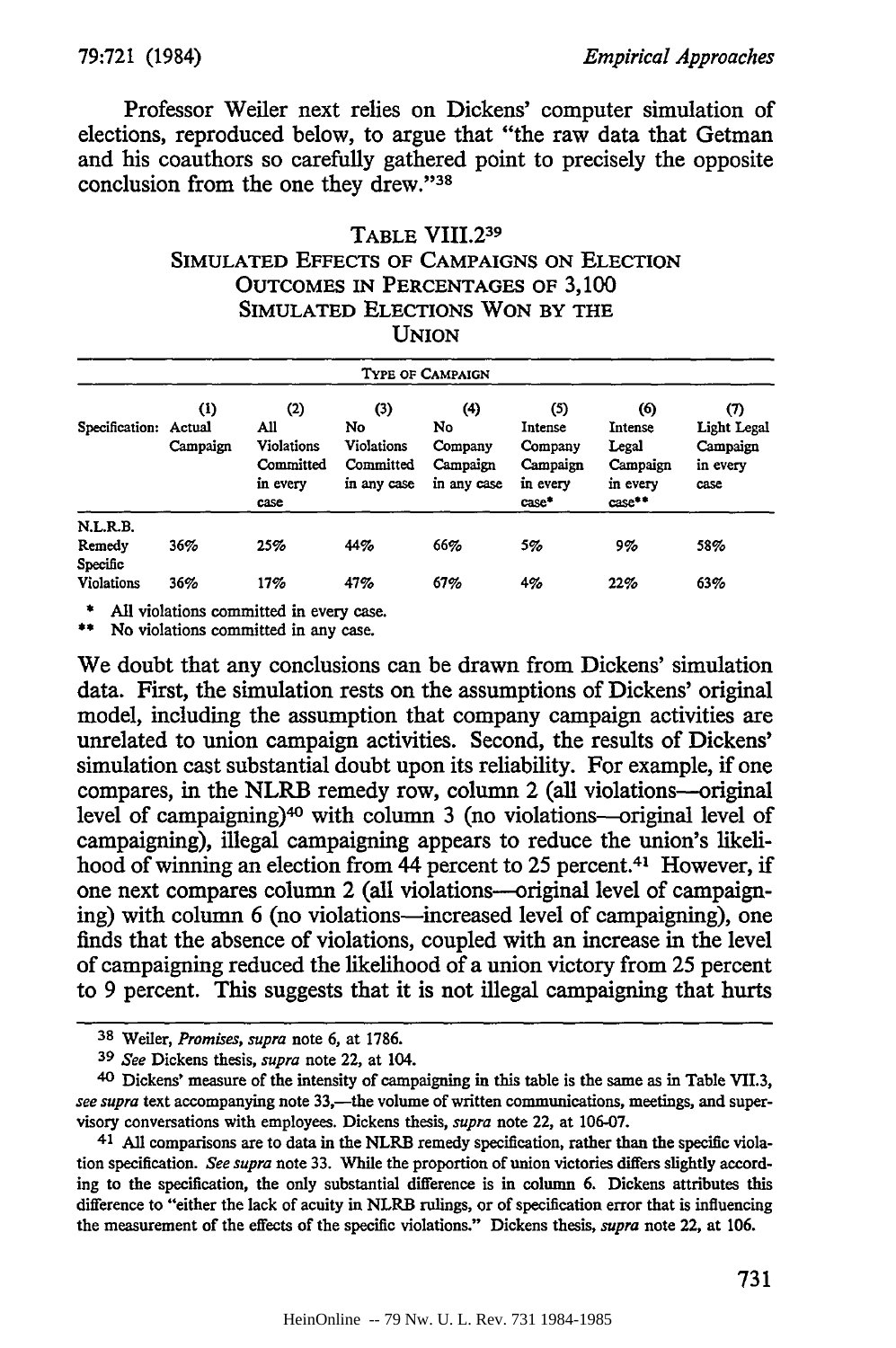the union, but a high volume of campaigning. Similarly, if one compares column 2 (all violations-original level of campaigning) with column 5 (all violations-increased level of campaigning), it appears that keeping the violation level constant, while increasing the amount of campaigning, reduced the union's prospects of victory from 25 percent to 4 percent. This, too, suggests that it is the level of employer campaigning, not its characterization as legal or illegal, that affects the union's chances of victory.

In sum, either Dickens' simulation data are too unreliable to be of value, or they lead to the same conclusion as does his Table VII.3—that it is the volume of employer campaigning that influences the union's prospects of victory, not whether that campaigning is legal or illegal. Whichever conclusion one draws, Dickens' simulation data do not undercut our conclusion that illegal campaigning has no greater effect on vote than does legal campaigning, or our recommendation that Board regulation, which exists for the purpose of separating legal from illegal campaigning, should be abandoned.<sup>42</sup>

It is also of interest in assessing the validity **of** both the Weiler criticisms and the Dickens' reanalysis that the only major empirical study conducted since *Law and Reality* reaches the same conclusions that we did regarding the effect of unlawful campaigning. 43 Professor Laura Cooper obtained access to NLRB files on all elections conducted by one regional office during 1978, 1979, and 1980—a total of 760 elections.<sup>44</sup> For each election NLRB files showed, *inter alia,* the number of authorization cards submitted by the union, whether unfair labor practices were found, and the results of the election.45 Analyzing these data, Cooper found: (1) no evidence that unions lost a significantly higher proportion of elections when employers committed unfair labor practices than when they did not, regardless of the size of the unit;<sup>46</sup>  $(2)$  no evidence that union support declined more between the signing of authorization cards and the election when employers committed unfair labor practices than when they did not, regardless of whether the election outcome was

45 *Id.* at 105-08.

46 *Ird.* at 114-16.

**<sup>42</sup>** *See* LAW **AND REALITY,** *supra* note 1, at **139-53.** The union victory percentage ranges that Weiler reports, *see* Weiler, *supra* note 6, at 1786, are not found in the simulation table reproduced here. That is because the table reproduced here provides point estimates of the effect of different campaign practices under both the NLRB remedy and specific violations specifications, while Dickens' Table 3, on which Weiler relies, reports confidence intervals of the effect of different campaign practices for the specific violations specification only. Dickens thesis, *supra* note 22, at 108. The two tables differ not at all in the comparative proportion of union victories under each of the seven campaign categories.

**<sup>43</sup>** Cooper, *Authorization Cards and Union Representation Election* Outcome: An *Empirical Assessment of the Assumption Underlying the Supreme Court's Gissel Decision,* 79 Nw. U.L. REV. **<sup>87</sup>** (1984).

*<sup>44</sup> Id.* at 106-09. Actually, there were 791 elections, but 31 multi-union elections were omitted for purposes of analysis.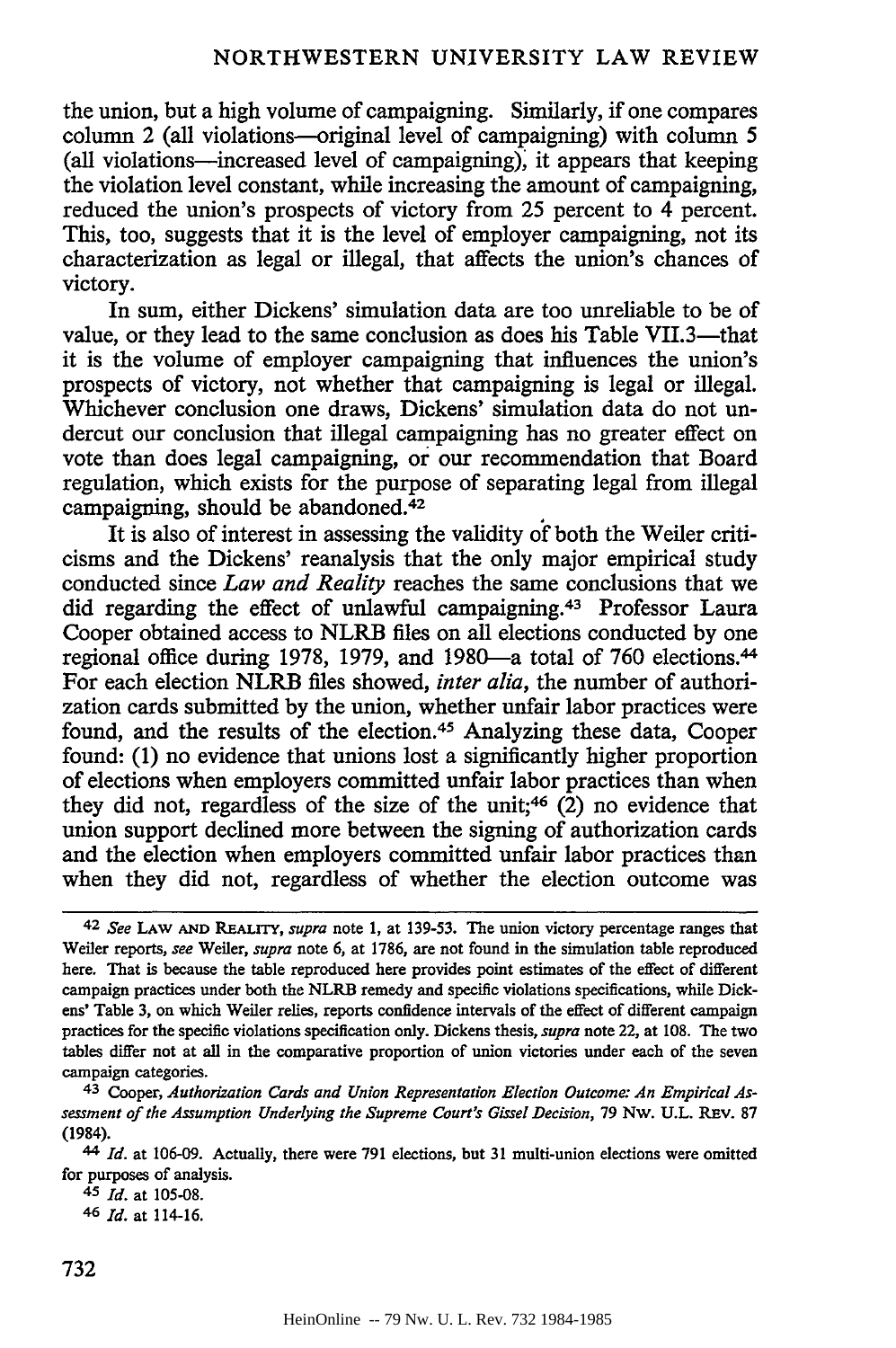close.<sup>47</sup> While her study is not without its limits,  $48$  it nonetheless stands as important empirical support for the conclusions reached in *Law and Reality.* Indeed, Cooper states that her results "substantially replicate the conclusions of the Getman, Goldberg, and Herman study of election behavior."<sup>49</sup>

# IV. **CONCLUSION**

For the past fifty years, the Labor Board has tried to protect employee freedom of choice by limiting what employers may say and do. Its basic theory, supported by Weiler, is that employee vote is vulnerable to manipulation through suggestions of employer reprisals and that employees, because they are economically dependent upon the employer, are likely to apprehend suggestions of coercion in ambiguous employer statements.<sup>50</sup>

It is our conclusion that a policy which seeks to neutralize employer economic power through limitation of communication is basically misguided. There are several reasons why this is so. First, Board regulation is directed to the election and to limiting employer references to its economic power during the pre-election campaign period. Employees, however, do not learn of the employer's economic power or consider the possibility of reprisal for the first time during this period. To the contrary, our data suggest that fear of reprisal has its greatest impact in discouraging employees from seriously considering unionizing prior to the period of the regulated campaign. They know that many employers have resorted to economic reprisals to prevent unionization. Rather than risk such reprisals, many of them decide, as soon as they learn of the union organizing drive, to have nothing to do with the union.

Furthermore, to the extent that employees are susceptible to manipulation or coercion during the campaign based on fear of economic reprisal, there is no difference in impact between that employer speech which is permitted and that which is prohibited. The first amendment and section 8(c) require that an employer be able to state the case against unionization.51 The typical professionally developed employer campaign

49 *Id.* at 140.

**50** The vast majority of unlawful statements are not direct threats. For tactical reasons, those who seek to utilize fear seek to convince employees that it is the advent of the union, not the malevolence of the employer, which is the primary danger.

**51** "The expressing of any views or argument, or opinion, or the dissemination thereof, whether in written, printed, graphic, or visual form, shall not constitute or be evidence of the violation of the provisions of this subchapter, if such expressions contain no threat of reprisal or force or promise of benefit." Labor Management Relations Act § 8(c), 29 U.S.C. § 158(c) (1976).

<sup>47</sup> *Id.* at 115, 117.

<sup>48</sup> For example, she points out that more authorization cards might have been signed than were turned in to the Board, id. at 107, and that unfair labor practices might have occurred in some elections where no charges were filed. *Id.* at 113-114. Either of these factors would lead to underestimating the effects of unfair labor practices.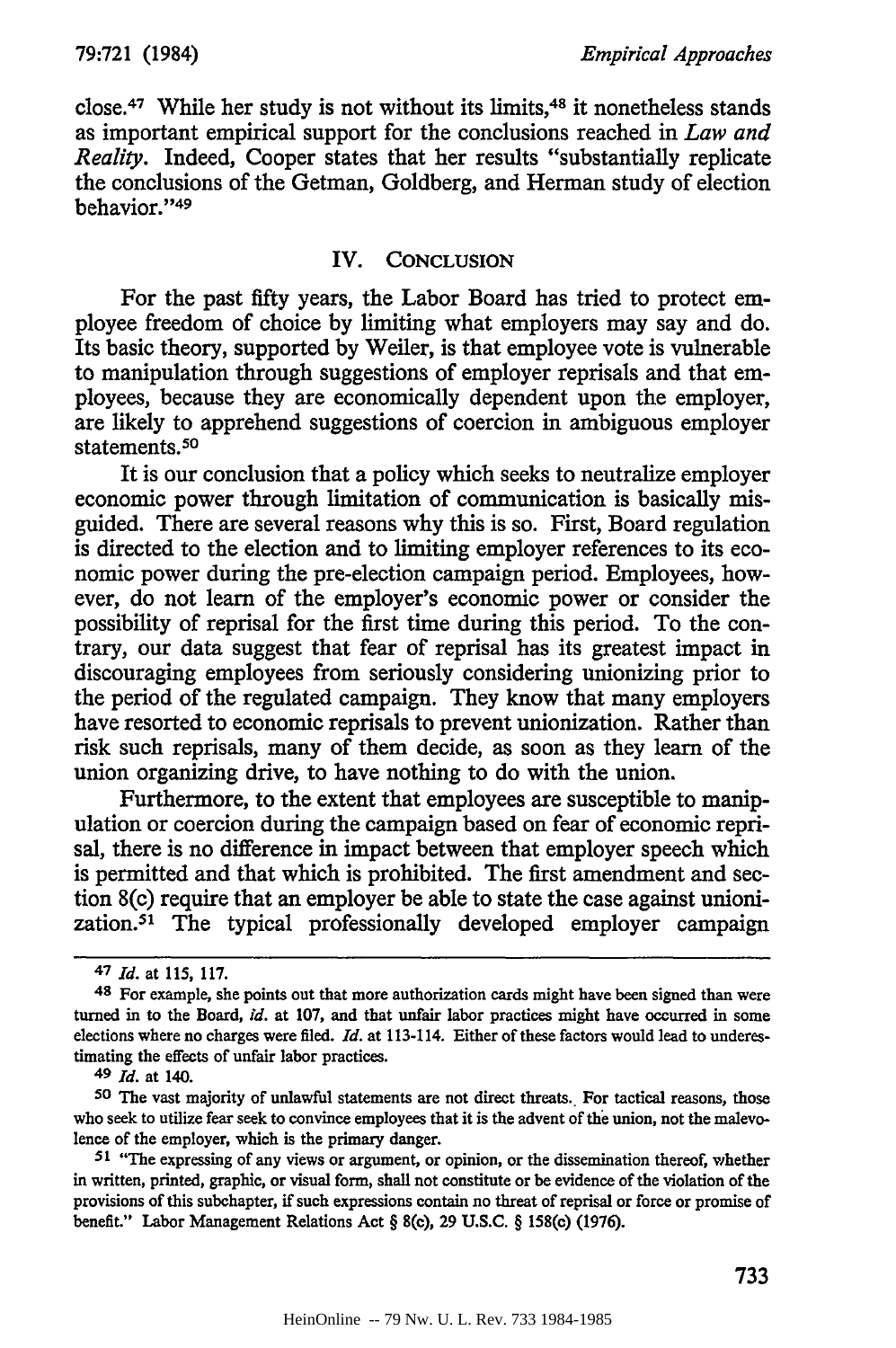involves an effort to suggest harmful consequences without detailing precisely how they will come about. Our data show that the extent to which these statements will be perceived as threats of retaliation depends upon the employees' attitudes and fears, and not upon the specific content of what is said. To those predisposed to perceive threats, a perfectly lawful campaign will be full of efforts to frighten and coerce. To those predisposed to see the employer in a benevolent light, even speeches containing direct threats will be transformed into statements supportive of free choice.

The fact that perceptions of threat do not vary with Board doctrine is not surprising. The fact is that employees do not parse employer documents like literary critics. Indeed, rarely do they focus on their explicit content. Thus, for groups of employees susceptible to coercion, Board regulation of the content of the campaign is meaningless. Some are intimidated before the campaign even begins; others are susceptible to intimidation by campaign propaganda that the Board, constrained by section 8(c) and the dictates of the first amendment, cannot prohibit.

Finally, one result of the current policy of regulating the content of employer speech is that it weakens the argument in favor of allowing unions the opportunity to respond to such speech. As noted earlier, the Board and the courts hardly ever find that a sufficient imbalance in opportunities for organizational communication exists that would permit union access to company premises and the opportunity to respond to employer speech. Yet our data suggest that the union disadvantage in communicating with employees is considerably more of an impediment to the exercise of employee free choice than is the content of the employer campaign. To remedy that disadvantage, shown by *Law and Reality* to be caused primarily by the employer's ability to campaign against union representation on working time and premises, the union should be allowed the opportunity to engage in such campaigning whenever the employer does so.<sup>52</sup> Apart from a gain in the union's ability to make its

Additionally, increased union access to employees must be seen as one element in our total package of recommendations. Our proposal that government regulation of speech be terminated

**<sup>52</sup>** Some critics of **LAW AND REALITY,** albeit not Weiler, have criticized this recommendation on the ground that we found campaign familiarity not to affect voting behavior. These critics assert that if this is so, whatever communications advantage the employer may have is irrelevant, and does not justify a recommendation aimed at increasing employees' familiarity with the union campaign. *See, eg.,* Miller, *The Getman, Goldberg and Herman Questions,* 28 **STAN.** L. REv. 1163, 1171-72 (1976).

One response to this criticism is that it overstates our data on lack of campaign effect. While there was no evidence that attendance at company meetings or familiarity with the content of the company campaign were associated with switching to the company, there was evidence that attendance at union meetings and familiarity with the union campaign were associated with switching to the union. There was also evidence that those employees who attended union meetings were typically committed to the union. Hence, the data do justify recommending union access to employees who might vote either company or union, and for whom increased knowledge of the union might be crucial.